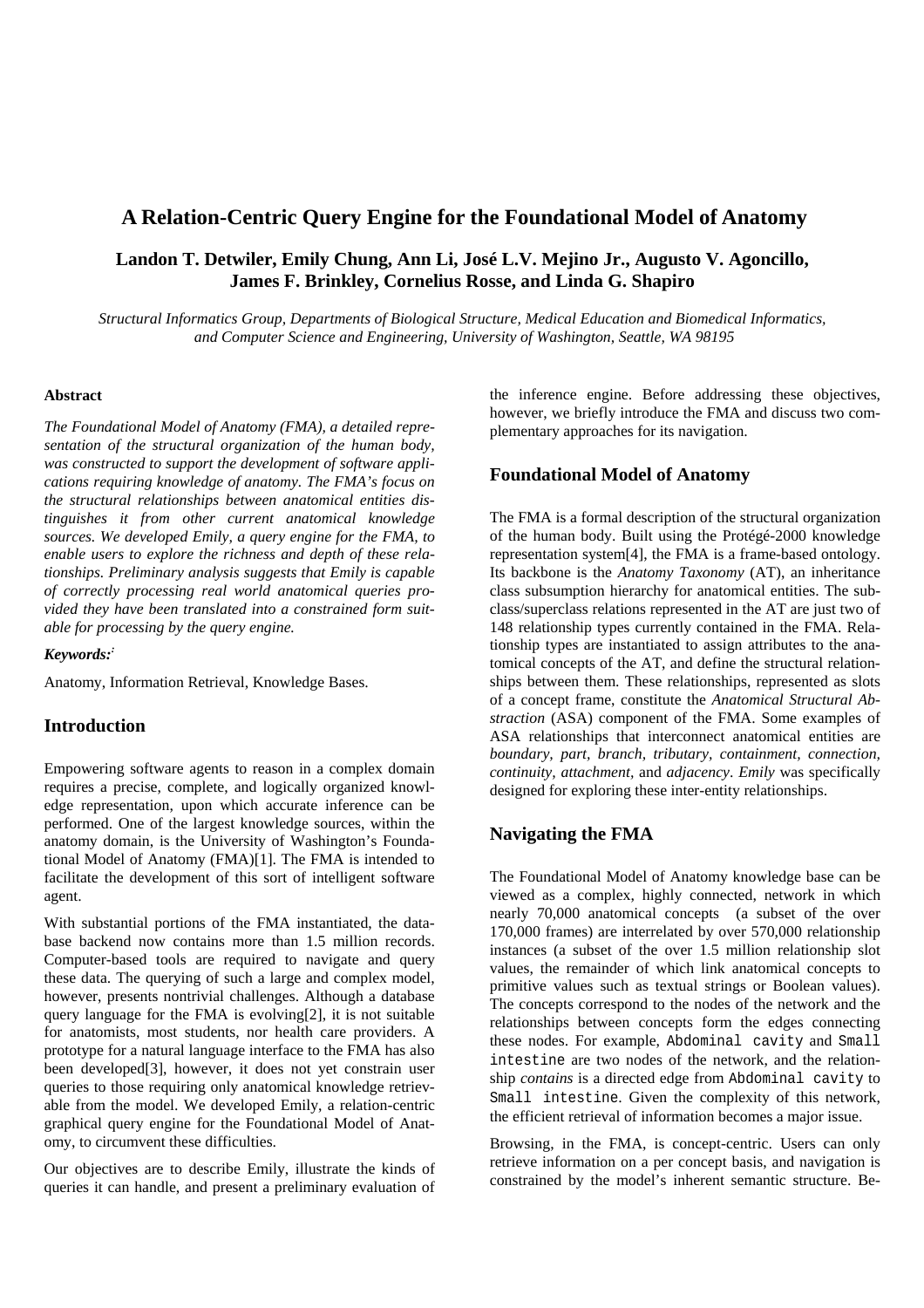cause the FMA is a frame-based model, every concept frame is fully specified by a collection of slot values. Therefore, by browsing the FMA, it is possible to retrieve all of the information that is represented *explicitly* in the model. Such a task, however, is laborious, particularly by a user not familiar with the anatomy domain and the model itself.

Querying, an alternative mode of information retrieval, allows users to interrogate the model unconstrained by its organizational structure. Does this free the user from the need to be familiar with the model? Not entirely. If we present users with a natural language query interface, allowing them to pose arbitrary queries, the results will likely be frustrating because the queries are bound to contain concepts and relationships not represented in the FMA. We developed *Emily* with the objective of eliminating such frustrations by constraining the concepts and relationships that can be incorporated in a query. We illustrate with examples that such a constrained approach allows for the generation of not only direct answers, but also query results that are *not represented explicitly* in the knowledge base.

We focus on the set of *relation-centric queries* (a subset of all possible queries), whose elements are queries pertaining to the relationships between concepts. Such a relation-centric query is "What is the relationship between the small intestine and the wall of the duodenum?" A user, attempting to browse for the answer to this question, might start from the frame of the Small intestine and then navigate through many nodes before finding the Wall of duodenum. When the Wall of duodenum has been reached, the user will have to remember the path he or she navigated in order to answer the original question. By contrast, submitting this question through the *Emily* query engine generates the result: "Small intestine *has part* Duodenum, which *has part* Wall of duodenum" without further user navigation.

### **Emily**

We refer to *Emily* as relation-centric because it is specifically intended to explore the structural relations between anatomical entities. We first provide an overview of *Emil*y's implementation, followed by the kinds of queries that *Emily* can process, and then illustrate the graphical interface for submitting these queries and obtaining their results.

#### **Implementation**

*Emily* is built as a Java application on top of the Protégé 2000 knowledge-base library (Figure 1). *Emily* enables users to easily construct suitably constrained queries to the FMA, through its graphical user interface (Figure 2). The *Emily* engine translates these queries into method calls to the Protégé 2000 library. The Protégé 2000 library methods perform all of the FMA database information retrieval. *Emily* then translates the returned results into the appropriate form for display, to the user, within its interface. Users can pose *basic queries* that involve a single structural relationship between two anatomical entities and *compound queries* that involve more than one relationship.



*Figure 1: A simplified view of Emily's architecture*

#### **Basic queries**

A basic query is a triplet of the form: (Subject, Relation, Object). The Subject and Object elements can be *Unknown* or selected from the Anatomical Taxonomy. Likewise, the Relation element can be *Unknown*, or selected from the structural relationships of the ASA. Because most of the relations have transitive closures, there are two possible forms for each relationship: direct and closure. For example, the *continuous with* relationship allows the user to submit queries for *is continuous with (directly)*, which would return only those entities directly continuous with the given entity, and for *is continuous with*, which would return those entities continuous with the given entity in the closure sense. The latter set refers to the entities directly continuous with the given entity, the entities with which each of those entities are continuous, and so on, all the way to the terminus of a continuous structure. Users can specify all three fields of a query, or choose any field to leave as *Unknown*, but a query cannot contain more than one *Unknown*  or the query would not be sufficiently specified. The basic form allows for a variety of queries, for example:

- 1. Ileum *is continuous with (directly)* Unknown
- 2. Ileum *is continuous with* Unknown
- 3. Unknown *is contained in* Abdominal cavity
- 4. Ileum *is part of* Small intestine
- 5. Small intestine Unknown Gut
- 6. Abdominal cavity Unknown Ileum

Queries 1-3 each have one *Unknown* and should return a set of zero or more anatomical entities, each of which is a valid substitution for the *Unknown*. For queries with no *Unknown*, such as query 4, *Emily* returns simply *yes* or *no* as appropriate (*yes* in the case of query 4). Query 5 contains an unknown relationship between Small intestine and Gut. The response should be that Small intestine *is part of* Gut. Query 6 asks for the unknown relationship between the Abdominal cavity and the Ileum. This query requires *Emily* to navigate through the database in order to produce the response that the Abdominal cavity *contains* Small intestine*,* which *has part* Ileum.

#### **Compound queries**

In addition to basic queries, *Emily* allows users to pose questions involving more than one relationship. These compound queries can be formulated in two different ways:

#### *1. Sets of Linked Queries*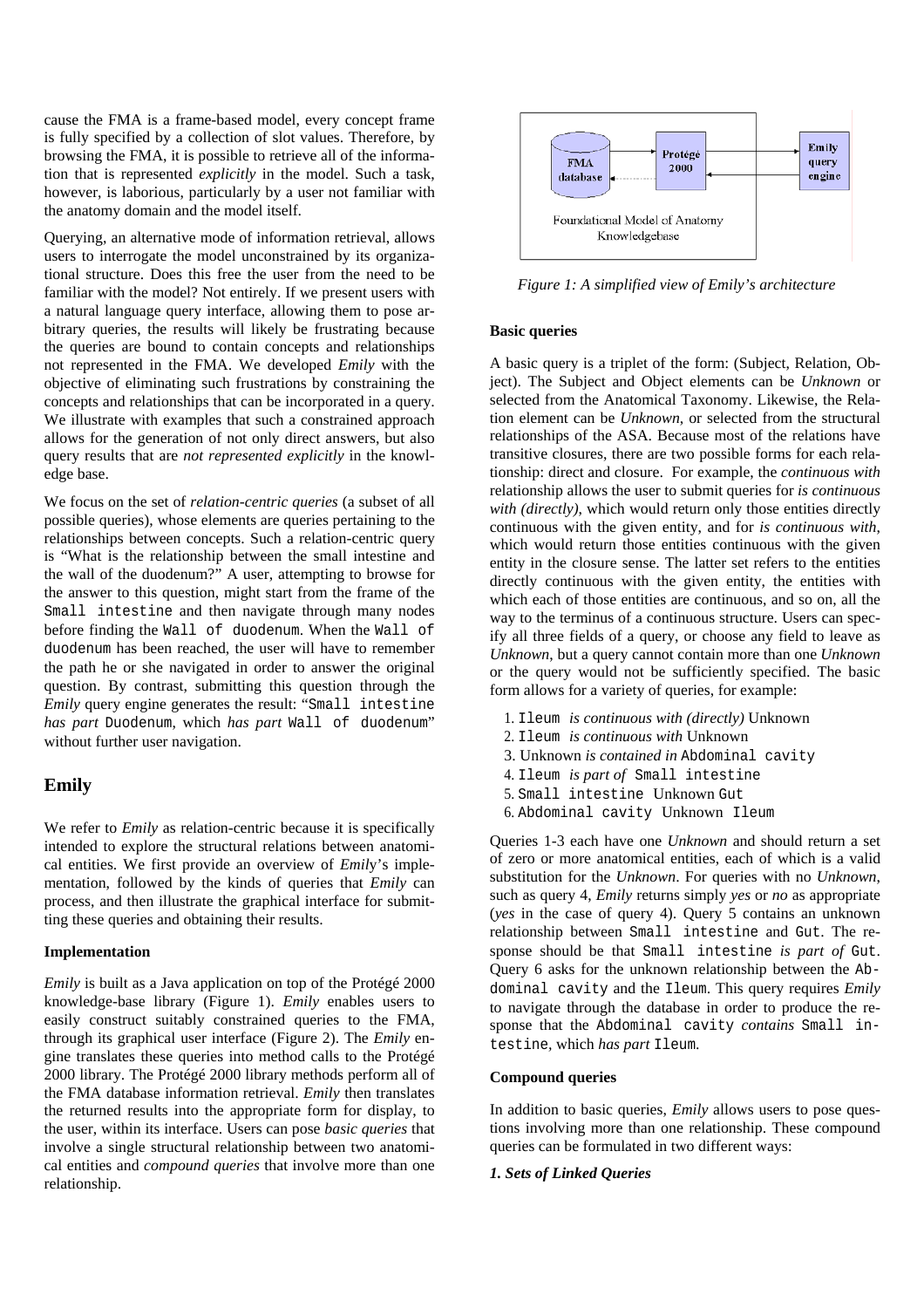Queries may generate or use variables whose values are sets of anatomical entities. Two queries can be linked by a common variable. For example, the query "Unknown *is part of (directly)* Small intestine" generates the set {Wall of small intestine, Lumen of small intestine, Duodenum, Jejunum, Ileum}, which is then automatically assigned to a variable, such as *U1*. For a second query, "U1 *is continuous with (directly)* Unknown", *Emily* searches for the *is continuous with (directly*) relationship between each element of *U1* and other anatomical entities. The result is a tree structure that contains elements of U1 at the top level and the entities that satisfy the query as children of these top-level entities. For the above query, the tree structure (in which the indention denotes *continuous with*) contains the following information:

| Wall of small intestine  |  |  |  |
|--------------------------|--|--|--|
| Wall of stomach          |  |  |  |
| Wall of large intestine  |  |  |  |
| Lumen of small intestine |  |  |  |
| Cavity of stomach        |  |  |  |
| Lumen of large intestine |  |  |  |
| Duodenum                 |  |  |  |
| Pylorus                  |  |  |  |
| Jejunum                  |  |  |  |
| Jejunum                  |  |  |  |
| Duodenum                 |  |  |  |
| Ileum                    |  |  |  |
| Tleum                    |  |  |  |
| Jejunum                  |  |  |  |
| Cecum                    |  |  |  |

In addition to displaying this result tree, *Emily* creates another variable,  $U2$ , to which it assigns the set {Wall of stomach, Wall of large intestine, Cavity of stomach, Lumen of large intestine, Pylorus, Jejunum, Duodenum, Ileum, Cecum}, representing the set of leaves in the tree.

#### *2. Boolean Combinations of Queries*

Sets of results produced by several different queries can be combined via Boolean expressions. For example, the query

Unknown *is continuous with (directly)* Ileum *AND NOT*  Unknown *is part of (directly)* Small intestine

executes the two separate queries and combines their results to produce a set containing the single element Cecum which is continuous with the Ileum, but is not a part of the Small intestine.

#### **Unknown relation queries**

Queries regarding an unknown relationship require special consideration because there may be a vast number of indirect connections between any two anatomical concepts. Because *Emily* cannot return all relational sequences connecting two concepts, it returns the first one it finds according to a threefold search strategy (we assume that the most direct relation is the most desirable). *Emily* will first search for direct and closure relationships. Next, it searches for pre-defined relational sequences determined to be significant. One such sequence is

identified by the following regular expression, *(has part)\*contains*, which indicates a sequence of any number of *has part* relationships followed by a single *contains* relationship. Finally, if no direct, closure, or pre-defined sequence is found, *Emily* will resort to a depth-limited breadth–first search. Our current system searches all possible chains containing up to 4 relationships before abandoning the search. Although this limit was chosen for reasons of computational complexity, in practice relational chains longer than this are seldom informative.

### **The graphical user interface**

We have developed a graphical user interface for *Emily*, shown in Figure 2, which gives users a simple way to enter both basic and compound queries. Basic queries are entered using the top portion of the interface, which is divided into three sections corresponding to the three fields of a query (Subject, Relation, Object). In both the Subject and Object sections the user can select anatomical entities from hierarchical trees. These trees contain the terms for all anatomical entities in the Anatomy Taxonomy. The desired ASA relationship can be selected from the center section. Each of the three sections provides an *Unknown* option. Once the query is specified, a *Query* button initiates the processing of the query by the *Emily* engine. Queries are translated into appropriate calls to the Protégé API and the results are formatted for display in the lower portion of the interface.

There are a number of other useful features included in the *Emily* interface. Users can either browse for an anatomical term or type one in and allow the system to locate it for them. In the latter case, *Emily* has the capacity to translate common synonyms, in English or Latin, into the FMA's preferred concept name. Users can see a history of all the queries from a given session, and they can click on the result sets to review previous results. These features, along with its query processing capabilities, are likely to make *Emily* a useful tool for querying the Foundational Model of Anatomy and for learning about basic anatomical relationships.

# **Reliability of Emily**

In order to evaluate the Emily query engine, we tested whether it could correctly process queries we selected from two published compendia of anatomy exam questions[5,6]. We restricted the questions to structurally-based multiple choice items and excluded those questions that require functional or developmental knowledge, not presently included in the FMA. The following is typical of the selected questions: "The coronary sinus receives each of the following vessels EXCEPT the: **a**. Great cardiac vein; **b**. Middle cardiac vein; **c**. Anterior cardiac vein; **d**. Small cardiac vein; **e**. Posterior vein of the left ventricle." This question can be transcribed into a single query: "Coronary sinus *has tributary (directly)* Unknown" for which *Emily* returns the result set {Great cardiac vein, Posterior vein of left ventricle, Middle cardiac vein, Small cardiac vein, Oblique vein of left atrium}, indicating choice **c** as the exception. *Emily* consistently returned results correspond-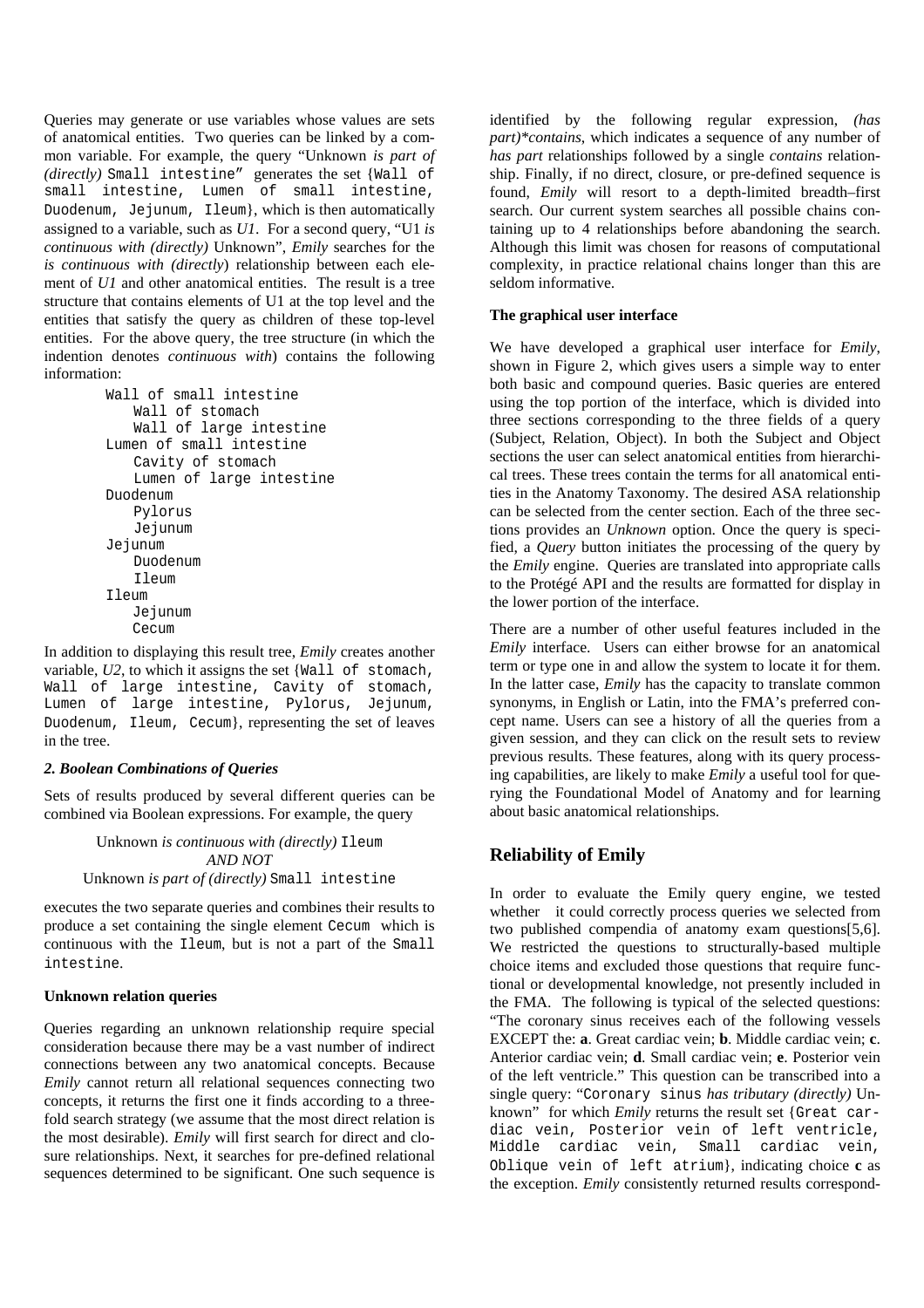

*Figure 2: The Emily graphical user interface after processing the queries Unknown is part of (directly) Small intestine (the results of which form the set U1) and U1 is continuous with (directly) Unknown (U2). In the lower right-hand corner the result set, U2, is shown as a tree, in which elements of U1 form the first layer, and the continuities of each are displayed as indentations. The figure also shows a small pop-up window for reviewing the results of a previous query (in this case the set U1).*

ing to the published key, once the questions were translated into triplets of the required form, provided the following: 1. The information was present in the FMA, 2. The relationship(s) were present in Emily's relation tree, and 3. The query did not involve attribute knowledge of the relationship (i.e. What is proximally continuous with the Ileum? While Emily can tell you what is continuous with the ileum, it cannot say which is proximal, an attribute of the relationship *continuous with*. The FMA does contain this information but this is left as a future augmentation of Emily.)

Such ad hoc tests of Emily's reliability have suggested to us a more structured evaluation, currently in progress, based on a selection of published anatomy exam questions<sup>[1](#page-3-0)</sup>.

### **Query efficiency**

To illustrate Emily's performance, we have chosen a set of 10 representative queries, of varying degree of difficulty, and timed their evaluation. All efficiency tests were performed with both the Emily application and a local MySQL DBMS running on a PC with a 2.60GHz Intel Pentium 4 processor and 1GB of RAM. Each query was chosen because it is indicative of the efficiency of a particular class of queries. The queries along with a brief description are as follows:

- 1. "Heart *has part (directly)* Unknown"; This query is a simple direct query but on a heavily populated slot (32 values).
- 2. "Heart *has part* Unknown"; This query is the transitive closure of query 1 and yields a highly populated result list (472 values).
- 3. "Heart *has boundary (directly)* Unknown"; Like 1, this is a simple direct query, but on a lightly populated slot (1 value).
- 4. "Heart *has boundary* Unknown"; The transitive closure of 3, again with a lightly populated result set (1 value).
- 5. "Heart Unknown Esophagus"; An unknown relation query where the 2 concepts are directly related by a single edge.
- 6. "Heart Unknown Wall of right atrium"; An unknown relation query that requires the transitive closure (2 edges).

<span id="page-3-0"></span><sup>|&</sup>lt;br>|<br>|  $1$  In a component of this study, from a set of 100 questions requiring only structural knowledge, we identify the subset that Emily cannot correctly process and provide a classification of these problem cases.